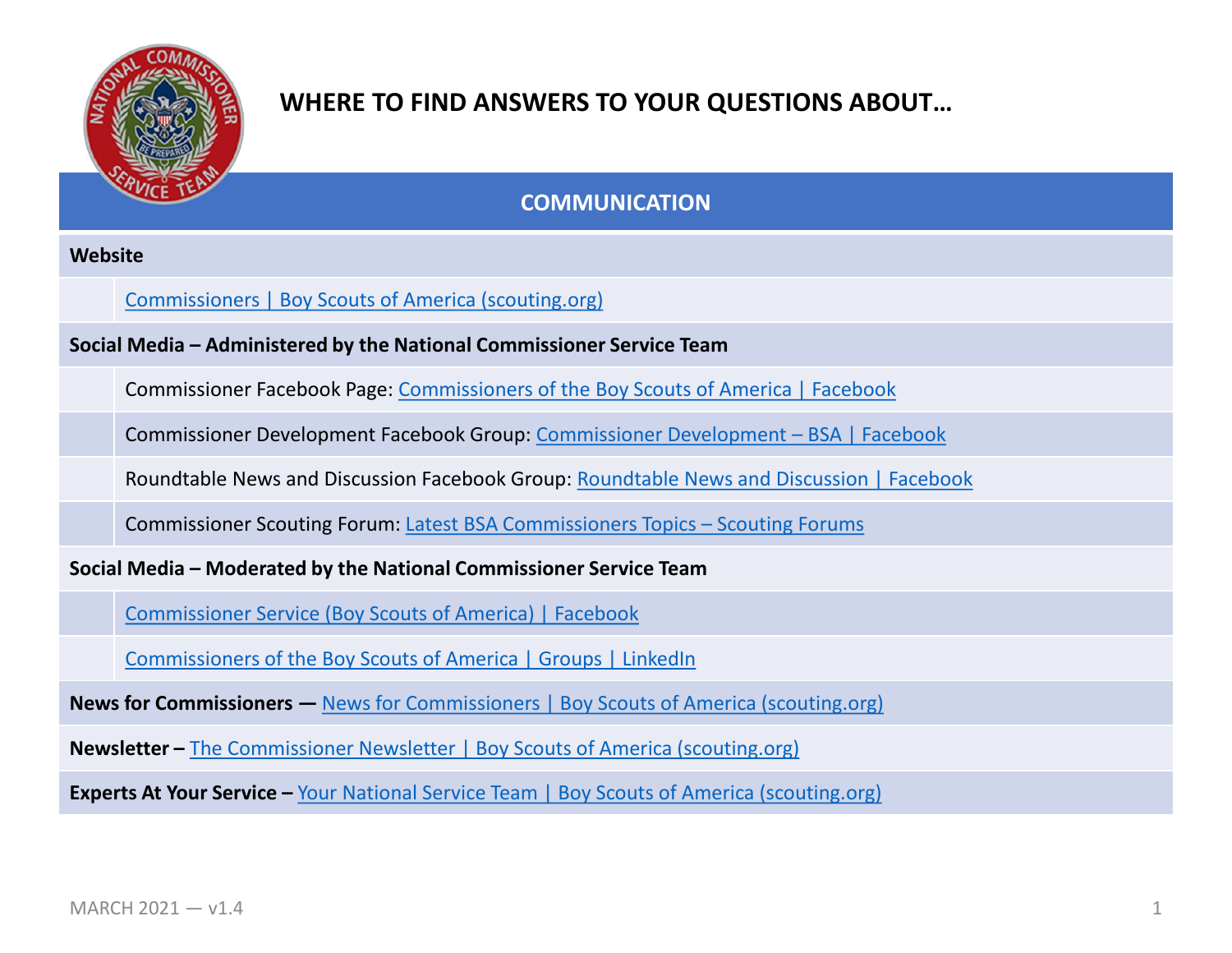

### **UNIT SERVICE**

#### **Five Objectives**

**1. Supporting unit growth and retention**

[Starting, Sustaining and Growing Units | Boy Scouts of America \(scouting.org\)](https://www.scouting.org/commissioners/starting-sustaining-and-growing-units/)

[Journey To Excellence | Boy Scouts of America \(scouting.org\)](https://www.scouting.org/awards/journey-to-excellence/)

**2. Contacting units and capturing in commissioner tools their strengths, needs, and a unit service plan that enables continuing improvement**

Statement: An effective Unit Service Team can, at any time, accurately categorize the health of each unit in the district and can articulate the characteristics (strengths and needs) upon which it is based.

Navigating tools: [Commissioner Tools Navigation and Simple Assessments –](https://www.youtube.com/watch?v=FpuaGvwHcMI&feature=youtu.be) YouTube

Why do a unit service plan:

[https://www.scouting.org/filestore/commissioner/doc/Why\\_Do\\_A\\_Unit\\_Service\\_Plan.doc](https://www.scouting.org/filestore/commissioner/doc/Why_Do_A_Unit_Service_Plan.doc)

**3. Linking unit needs to district operating committee and other resources**

[Linking-District-Resources-FINAL.pdf \(scouting.org\)](https://www.scouting.org/wp-content/uploads/2018/07/Linking-District-Resources-FINAL.pdf)

**4. Supporting timely unit, district, and council charter renewals**

[Internet Charter Renewal | Boy Scouts of America \(scouting.org\)](https://www.scouting.org/commissioners/internet-rechartering/)

**5. Supporting unit leaders by collecting and distributing information, enabling program training, and providing networking opportunities**

[Roundtable Support | Boy Scouts of America \(scouting.org\)](https://www.scouting.org/commissioners/roundtable-support/)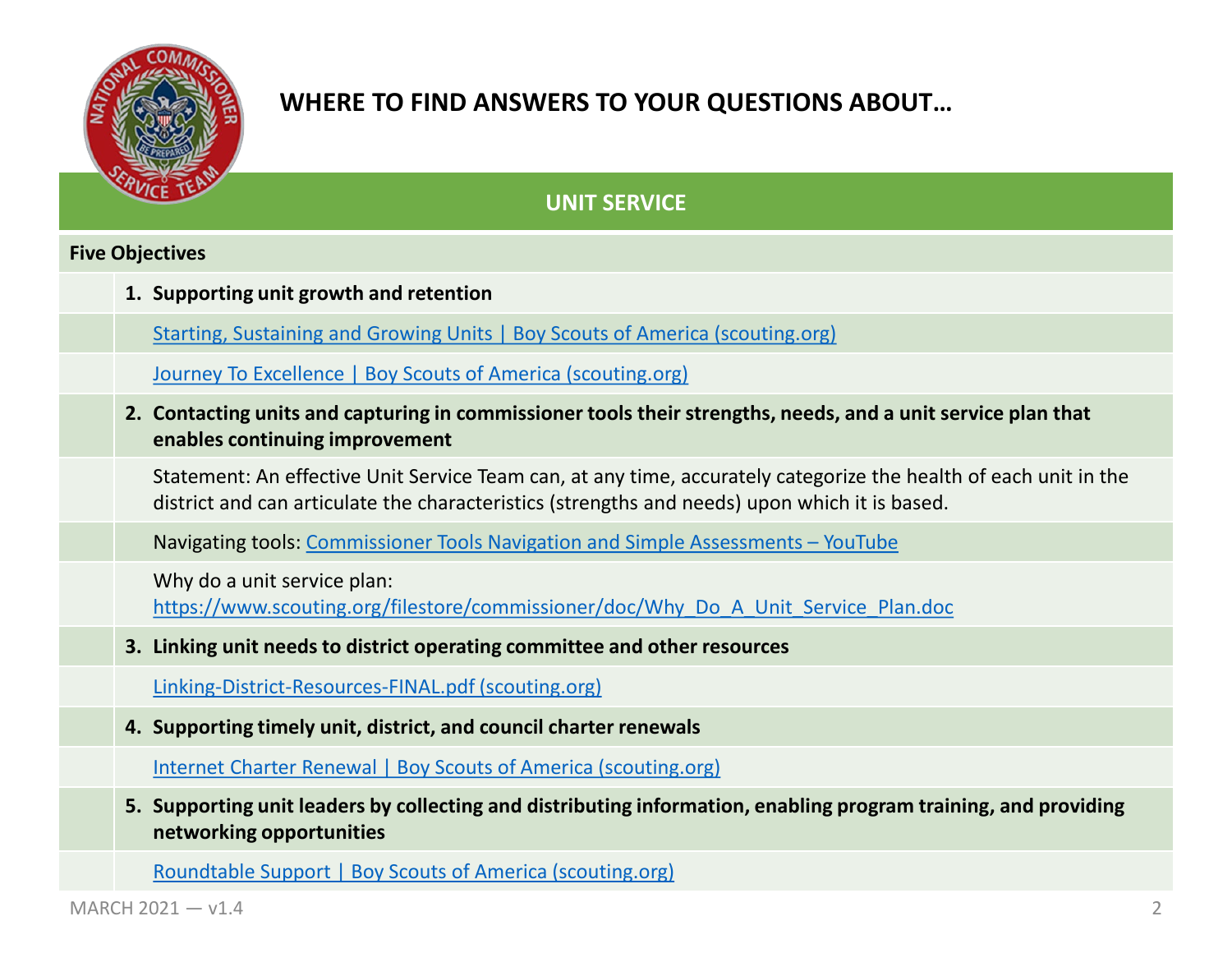

**UNIT SERVICE (cont.)**

#### **Manuals**

Council Commissioner: [Council-Commissioner-FINAL.pdf \(scouting.org\)](https://www.scouting.org/wp-content/uploads/2018/07/Council-Commissioner-FINAL.pdf)

District Commissioner: [District-Commissioner-FINAL.pdf \(scouting.org\)](https://www.scouting.org/wp-content/uploads/2018/07/District-Commissioner-FINAL.pdf)

District Commissioner Staff: [The-District-Commissioner-Staff-FINAL.pdf \(scouting.org\)](https://www.scouting.org/wp-content/uploads/2018/07/The-District-Commissioner-Staff-FINAL.pdf)

Structuring a Team: [Structuring-a-Team-FINAL.pdf \(scouting.org\)](https://www.scouting.org/wp-content/uploads/2018/07/Structuring-a-Team-FINAL.pdf)

Introduction to Unit Service: [Introduction-to-Unit-Service-FINAL.pdf \(scouting.org\)](https://www.scouting.org/wp-content/uploads/2018/07/Introduction-to-Unit-Service-FINAL.pdf)

Technology for Commissioners: [Technology-for-Commissioners-FINAL.pdf \(scouting.org\)](https://www.scouting.org/wp-content/uploads/2018/07/Technology-for-Commissioners-FINAL.pdf)

**Technology**

Technology Webpage: [Technology for Commissioners | Boy Scouts of America \(scouting.org\)](https://www.scouting.org/commissioners/tools/)

**Commissioner Development**

[Commissioner Basic Training | Boy Scouts of America \(scouting.org\)](https://www.scouting.org/commissioners/training/commissioner-basic-training/)

[College of Commissioner Science | Boy Scouts of America \(scouting.org\)](https://www.scouting.org/commissioners/training/college-of-commissioner-science/)

[National Level Training Events | Boy Scouts of America \(scouting.org\)](https://www.scouting.org/commissioners/training/national/)

**Awards**

[Commissioner Awards and Recognition | Boy Scouts of America \(scouting.org\)](https://www.scouting.org/commissioners/recognition/)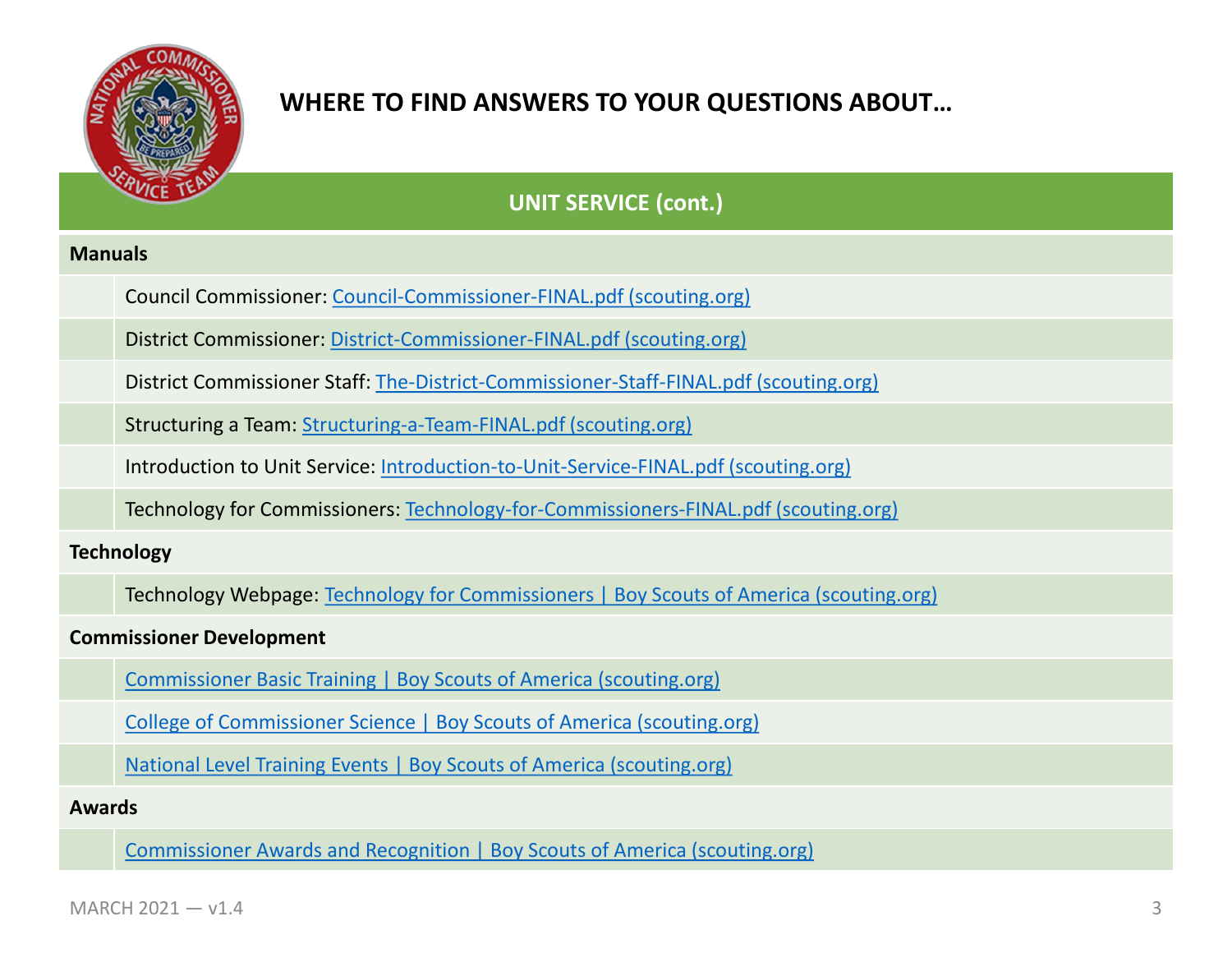

### **SCOUTING DURING COVID AND VIRTUAL SCOUTING**

### **Official BSA**

COVID Resources: [COVID-19 Resources | Boy Scouts of America \(scouting.org\)](https://www.scouting.org/commissioners/covid-19-resources/)

National Statement on COVID: [National Statement on COVID-19 | Boy Scouts of America \(scouting.org\)](https://www.scouting.org/coronavirus/)

Restart Scouting Checklist: [680-693.pdf \(scouting.org\)](https://filestore.scouting.org/filestore/HealthSafety/pdf/680-693.pdf)

[COVID-19 FAQ | Boy Scouts of America \(scouting.org\)](https://www.scouting.org/coronavirus/covid-19-faq/)

[Virtual Meeting Guidance | Boy Scouts of America \(scouting.org\)](https://www.scouting.org/commissioners/roundtable-support/virtual-meeting-guidance/)

[Stuck Inside? 25 Fun Projects to Do With Stuff From Around the House –](https://scoutlife.org/hobbies-projects/funstuff/167895/indoor-activities/) *Scout Life* magazine

[Coping with COVID-19 | Boy Scouts of America \(scouting.org\)](https://www.scouting.org/coping-with-covid-19/)

[Scouting at Home | Boy Scouts of America](https://www.scouting.org/scoutingathome/)

[Boy Scouts of America | Scouting at Home –](https://www.youtube.com/watch?v=chnOUp2QzLY&feature=youtu.be) YouTube

**Non-official but Recommended Sources of Information**

[The Leave No Trace Recommendations for Getting Outside During Covid-19 –](https://lnt.org/the-leave-no-trace-recommendations-for-getting-outside-amidst-covid-19/) Leave No Trace (lnt.org)

ScoutShare - [Where New Adventure Starts](http://scoutshare.org/)

[Scout On Through Covid-19 –](https://en.scoutwiki.org/Scout_On_Through_Covid-19) ScoutWiki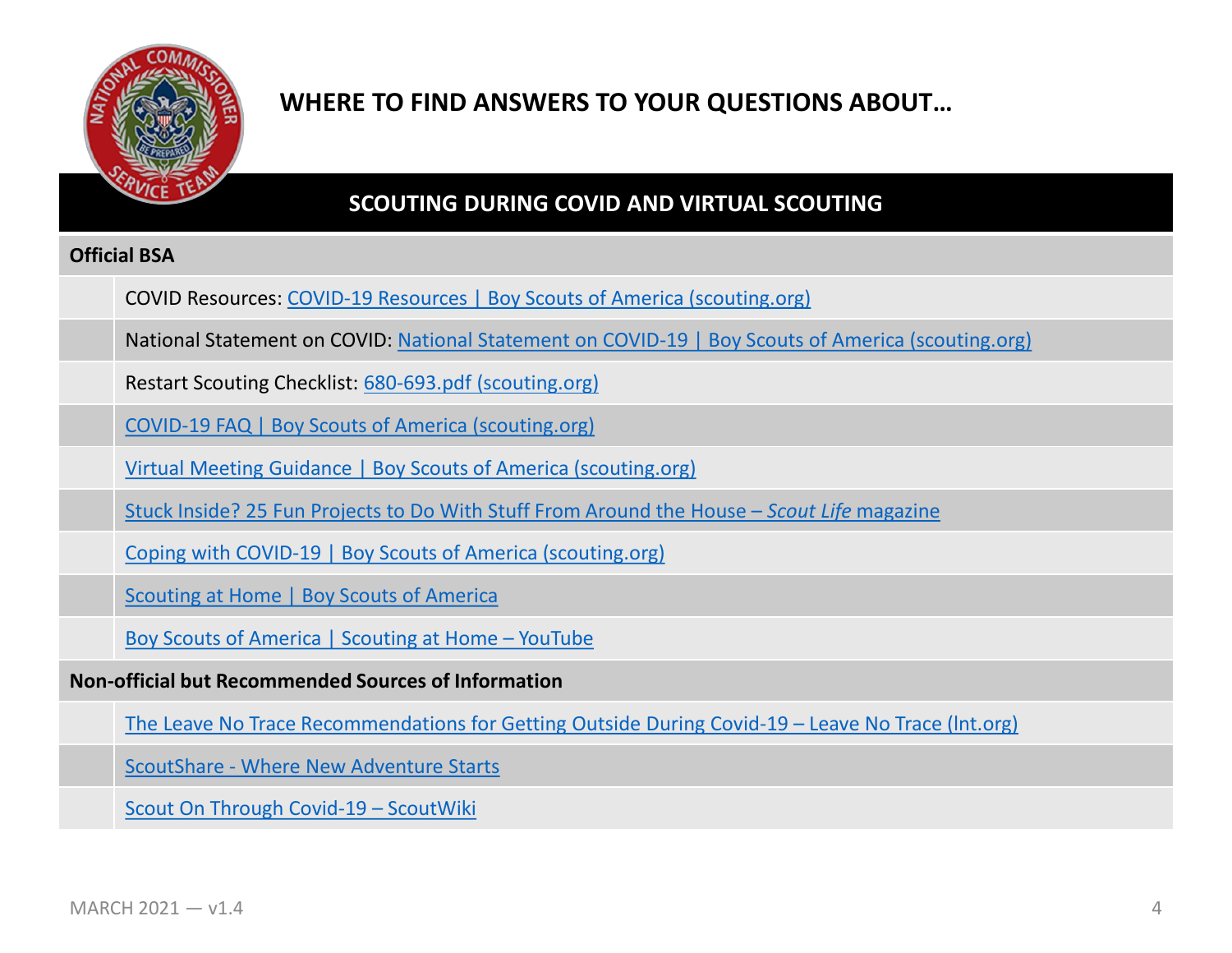

### **RECRUITING SCOUTS**

#### **In Person**

Sign-up Night Playbook: [Sign-Up Night Unit Playbook –](https://scoutingwire.org/marketing-and-membership-hub/unit-recruiting/sign-up-night-unit-playbook/) Scouting Wire : Scouting Wire

### **Virtual**

Virtual Recruiting Playbook: [Virtual-Recruitment-Playbook-August-2020-final.pdf \(scoutingwire.org\)](https://scoutingwire.org/wp-content/uploads/2020/08/Virtual-Recruitment-Playbook-August-2020-final.pdf)

#### **Welcome Materials for Cub Scouts**

[Three new resources to make Cub Scout leaders stand up and do a cheer \(scoutingmagazine.org\)](https://blog.scoutingmagazine.org/2019/09/23/three-new-resources-to-make-cub-scout-leaders-stand-up-and-do-a-cheer/)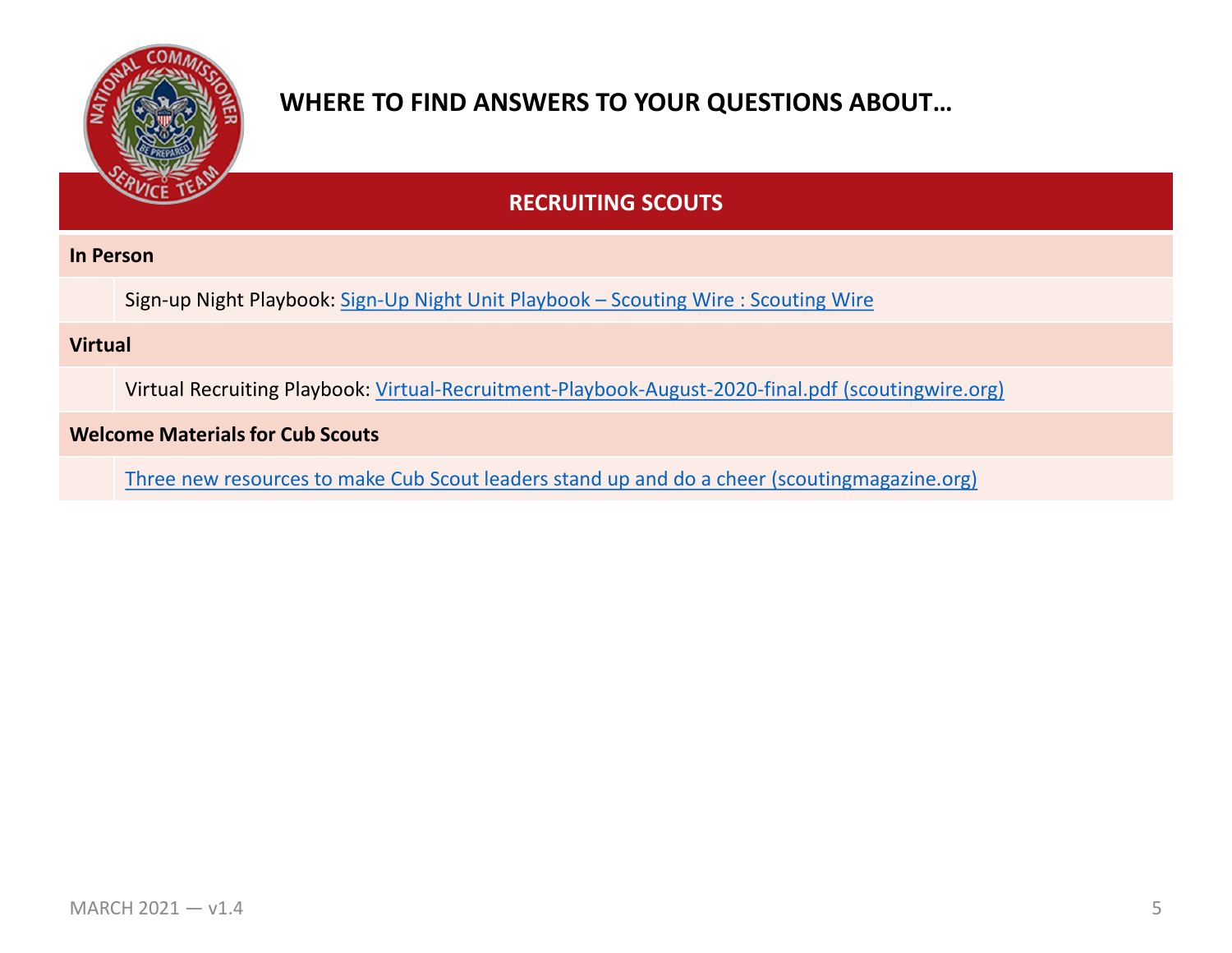

### **PROGRAM**

#### **General — All Programs**

[Program Support Resources | Boy Scouts of America \(scouting.org\)](https://www.scouting.org/commissioners/program-support-resources/)

Advancement: [Advancement Resources | Boy Scouts of America \(scouting.org\)](https://www.scouting.org/programs/scouts-bsa/advancement-and-awards/resources/)

Advancement Newsletter: [Advancement News | Boy Scouts of America \(scouting.org\)](https://www.scouting.org/programs/scouts-bsa/advancement-and-awards/advancement-news/)

Forms: [Scouting Forms from the National Council | Boy Scouts of America](https://www.scouting.org/resources/forms/)

Awards: [Awards Central | Boy Scouts of America \(scouting.org\)](https://www.scouting.org/awards/awards-central/)

Journey to Excellence: [Journey To Excellence | Boy Scouts of America \(scouting.org\)](https://www.scouting.org/awards/journey-to-excellence/)

Guide to Safe Scouting: [Guide to Safe Scouting | Boy Scouts of America](https://www.scouting.org/health-and-safety/gss/)

Guide to Safe Scouting FAQ: [General Health and Safety FAQs | Boy Scouts of America \(scouting.org\)](https://www.scouting.org/health-and-safety/gen-faq/)

#### **Cub Scouts**

[Cub Scouting | Boy Scouts of America](https://www.scouting.org/programs/cub-scouts/)

[Den Leader Tips & Tricks Video Series | Boy Scouts of America \(scouting.org\)](https://www.scouting.org/programs/cub-scouts/den-meeting-resources/den-leader-tips-tricks-video-series/)

#### **Scouts BSA**

[Home | Troop Program Resources \(scouting.org\)](https://troopresources.scouting.org/)

[Scouts BSA Program Updates Archives | Boy Scouts of America \(scouting.org\)](https://www.scouting.org/topics/program-updates/program-updates-scouts-bsa/)

[Updated merit badge pamphlets now available through Amazon Kindle –](https://blog.scoutingmagazine.org/2020/04/23/updated-merit-badge-pamphlets-now-available-through-amazon-kindle/) Bryan on Scouting (scoutingmagazine.org)

Advancement Resources: [Advancement Resources | Boy Scouts of America \(scouting.org\)](https://www.scouting.org/programs/scouts-bsa/advancement-and-awards/resources/)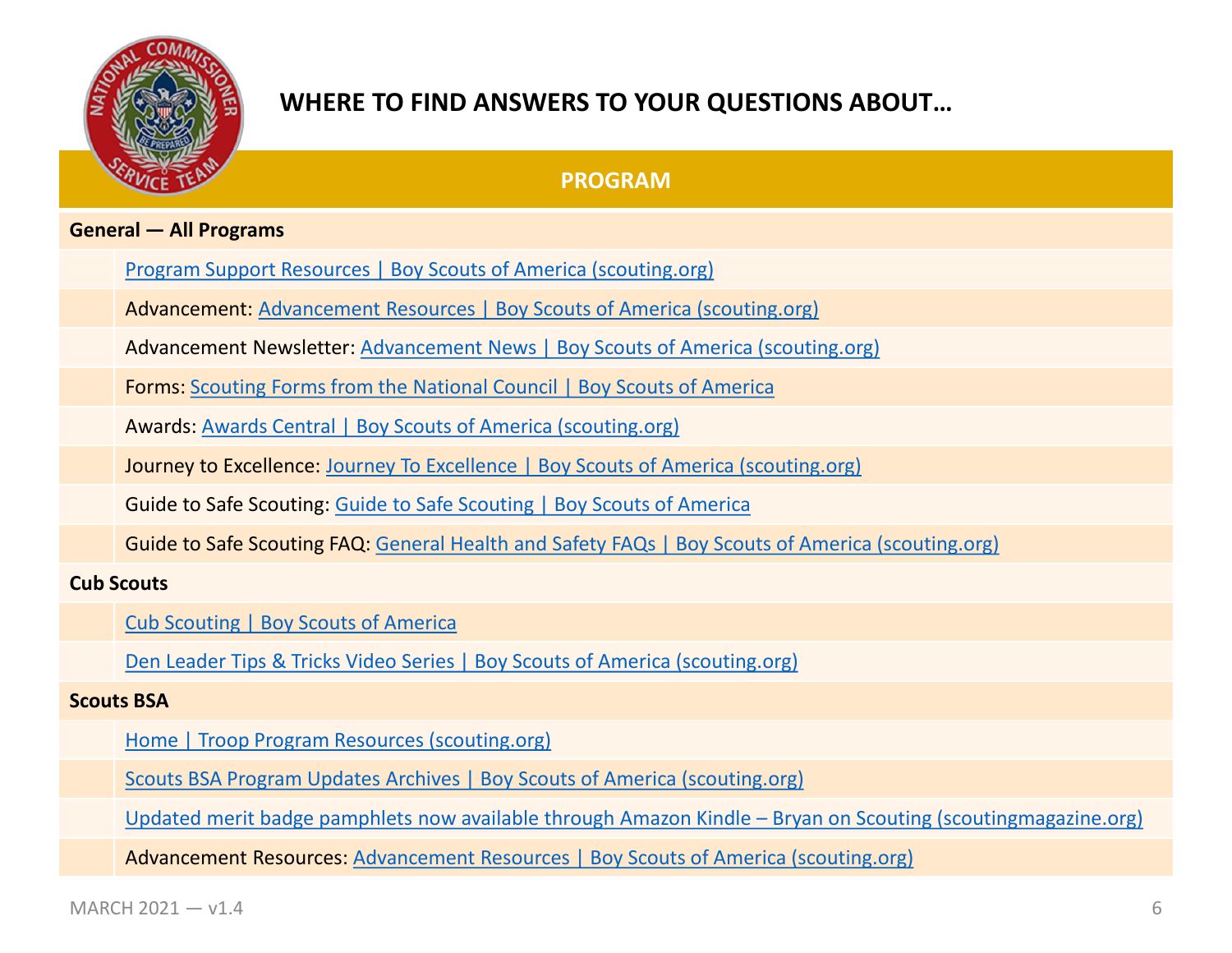

|                   | <b>PROGRAM (cont.)</b>                                                                                                  |
|-------------------|-------------------------------------------------------------------------------------------------------------------------|
| <b>Venturing</b>  |                                                                                                                         |
|                   | <b>Crew Resources   Boy Scouts of America (scouting.org)</b>                                                            |
| <b>Sea Scouts</b> |                                                                                                                         |
|                   | Sea Scouts, BSA (scouting.org)                                                                                          |
|                   | Sea Scouts Program Updates Archives   Boy Scouts of America (scouting.org)                                              |
| <b>Exploring</b>  |                                                                                                                         |
|                   | <b>Exploring for Commissioners   Boy Scouts of America (scouting.org)</b>                                               |
| <b>Lone Scout</b> |                                                                                                                         |
|                   | The Lone Scout Plan   Boy Scouts of America (scouting.org)                                                              |
|                   | Lone Scout Guidebook: 511-420.pdf (scouting.org)                                                                        |
|                   | Transatlantic Council Lone Scout Resources: Lone Scouts - TAC-BSA.org (247scouting.com)                                 |
|                   | Lone Scout Advancement Form: 34403.pdf (scouting.org)                                                                   |
| <b>Leaders</b>    |                                                                                                                         |
|                   | Training: Training for Adults   Boy Scouts of America (scouting.org)                                                    |
|                   | Training Newsletter: Training Updates   Boy Scouts of America (scouting.org)                                            |
|                   | <b>Awards: Awards Central   Boy Scouts of America (scouting.org)</b>                                                    |
|                   | <b>Scoutbook: Scoutbook   Boy Scouts of America (scouting.org)</b>                                                      |
|                   | Special Needs: Special Needs and Disabilities - Serving Scouts With Disabilities   Boy Scouts of America (scouting.org) |